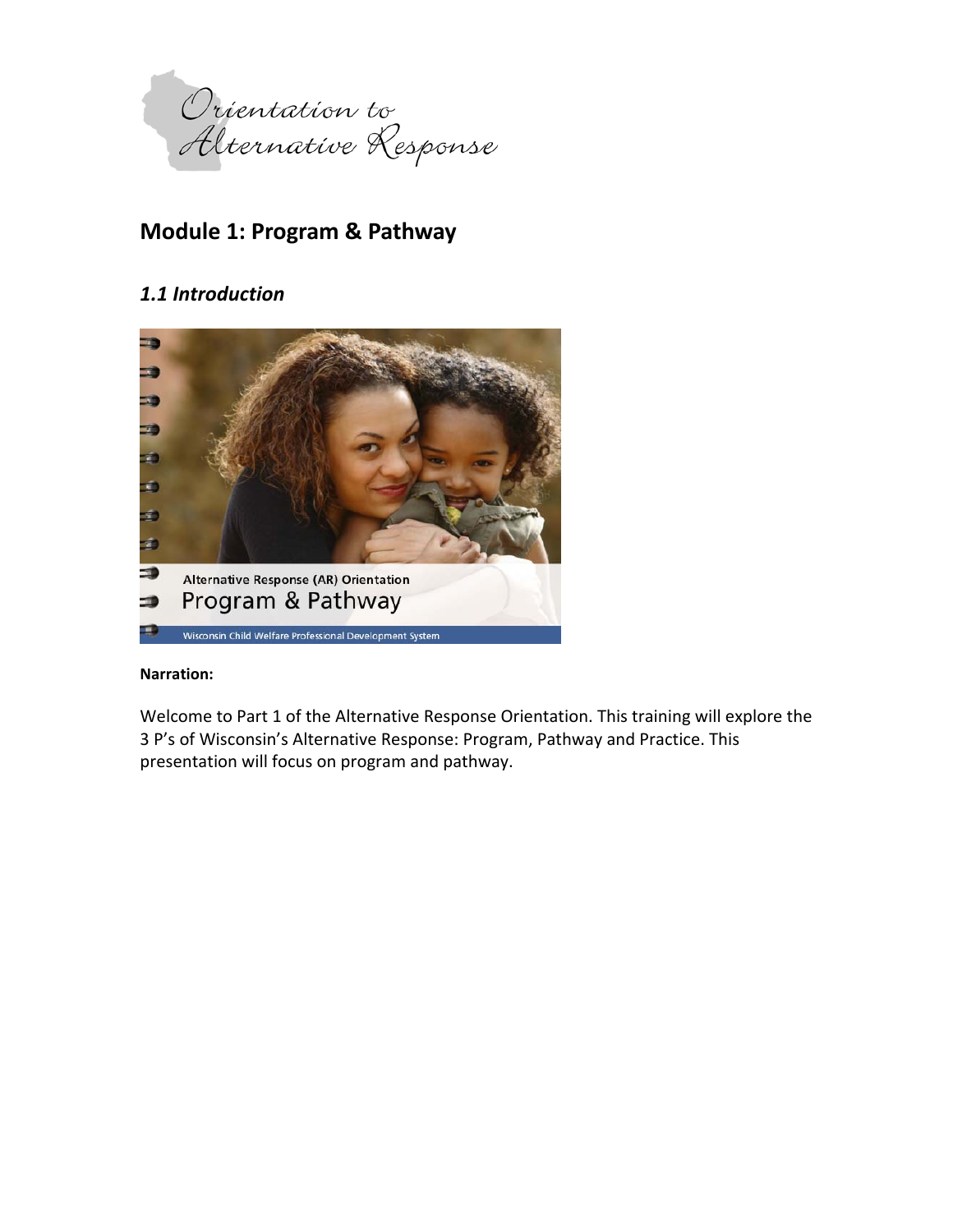# *1.2 Key points about this orientation*



### **Narration:**

There's been a lot of discussion about how Alternative Response, or AR, fits into CPS practice in Wisconsin. What is it? What isn't it? What's the same about practice and what's different?

The purpose of this orientation is to provide CPS workers with a framework to understand where and how AR fits into practice. You'll consider how to incorporate this approach in your work with families. We'll also take a look at how this plays out with a Wisconsin family.

While this orientation is intended to provide new information, it's only the beginning of a conversation as you kick off implementing Alternative Response.

If you're a partner who collaborates with CPS, this training will provide an overview of AR and help support discussion about how your practice and work may look when working with families on an Alternative Response pathway. Counties with CPS Agencies implementing AR will host community meetings where partners will get together to further look at how AR will impact their combined work. This training will help you prepare for those meetings.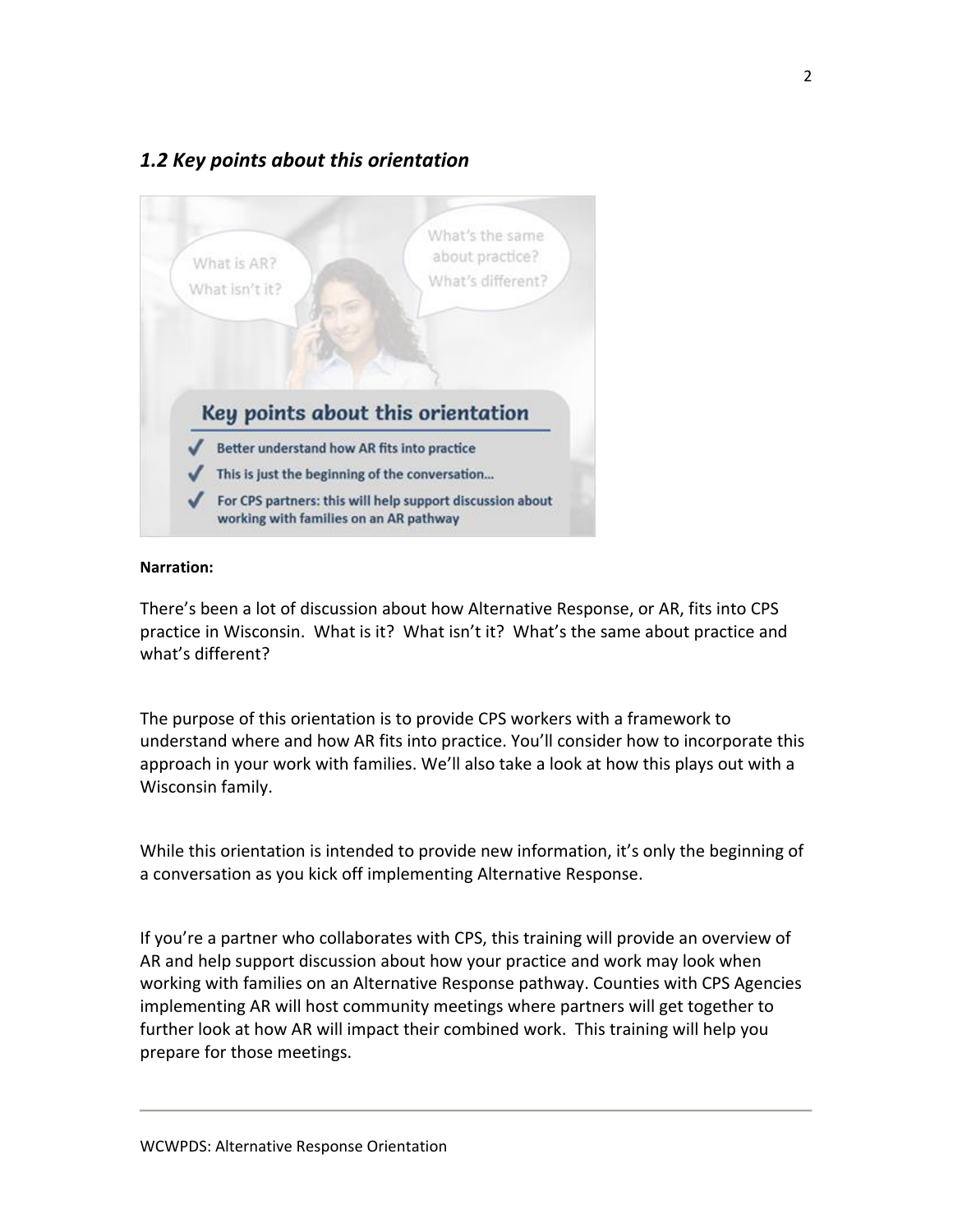# *1.3 Questions*



### **Narration:**

Throughout this training, you'll recognize approaches you already use in your work with families. Your current practice, coupled with what you'll learn, will support your efforts to be successful.

We also know you'll have questions like:

- What will look different in my work?
- How will I talk with families about this?
- How will families' respond to me?
- Will this take more time for me to do?
- Do I have all the skills I need to be successful?
- Will kids be safe?

If you have questions like these, then great! Your curiosity is a reflection of your commitment to understand and find effective and efficient ways to work with families. Everyone's goal is to partner with families in ways that result in a parents' ability to provide safe care for their children.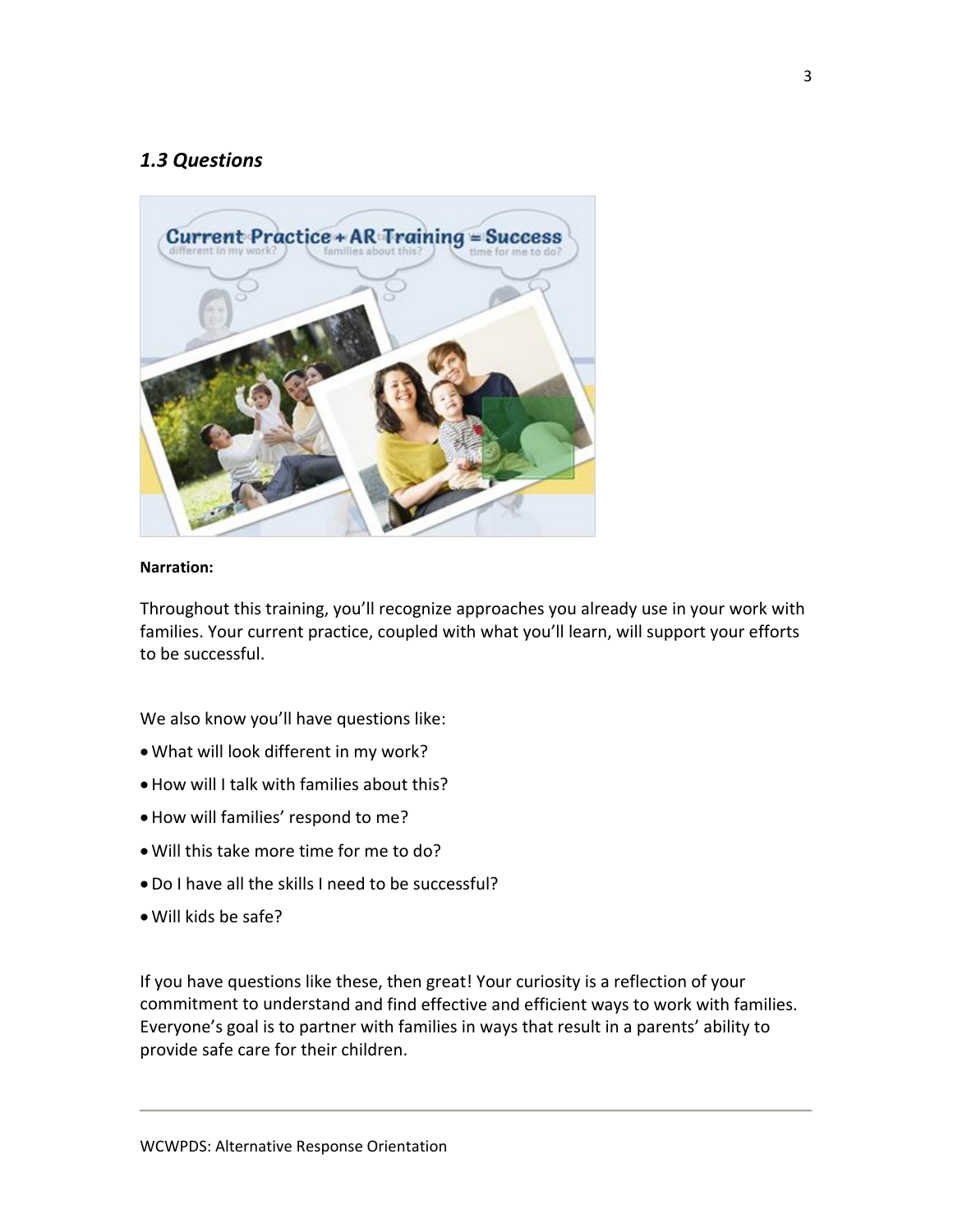We know that change can be confusing and even frustrating at times. Don't worry! You won't have to figure this out on your own. There are opportunities and activities planned to support you as you learn about AR and how to integrate the approach into your daily work. Click on the folder to learn more about AR training in Wisconsin.

# *1.4 How did AR get started in WI?*



### **Narration:**

AR was introduced in Wisconsin after counties requested DCF consider its promising practice. Together we reviewed the research and learned many states saw success in expanding their approach to working with families.

We referred to the original way of approaching families as a "traditional response" and we called the new, second option an "alternative response." We now refer to these two pathways as TR and AR.

Once counties and DCF identified changes they would like to see they advocated for changes to state statutes. Ultimately, legislation was passed to allow select Wisconsin counties to participate in a pilot program to implement AR. In 2010 eligible families in select counties were first assigned to the AR pathway in Wisconsin.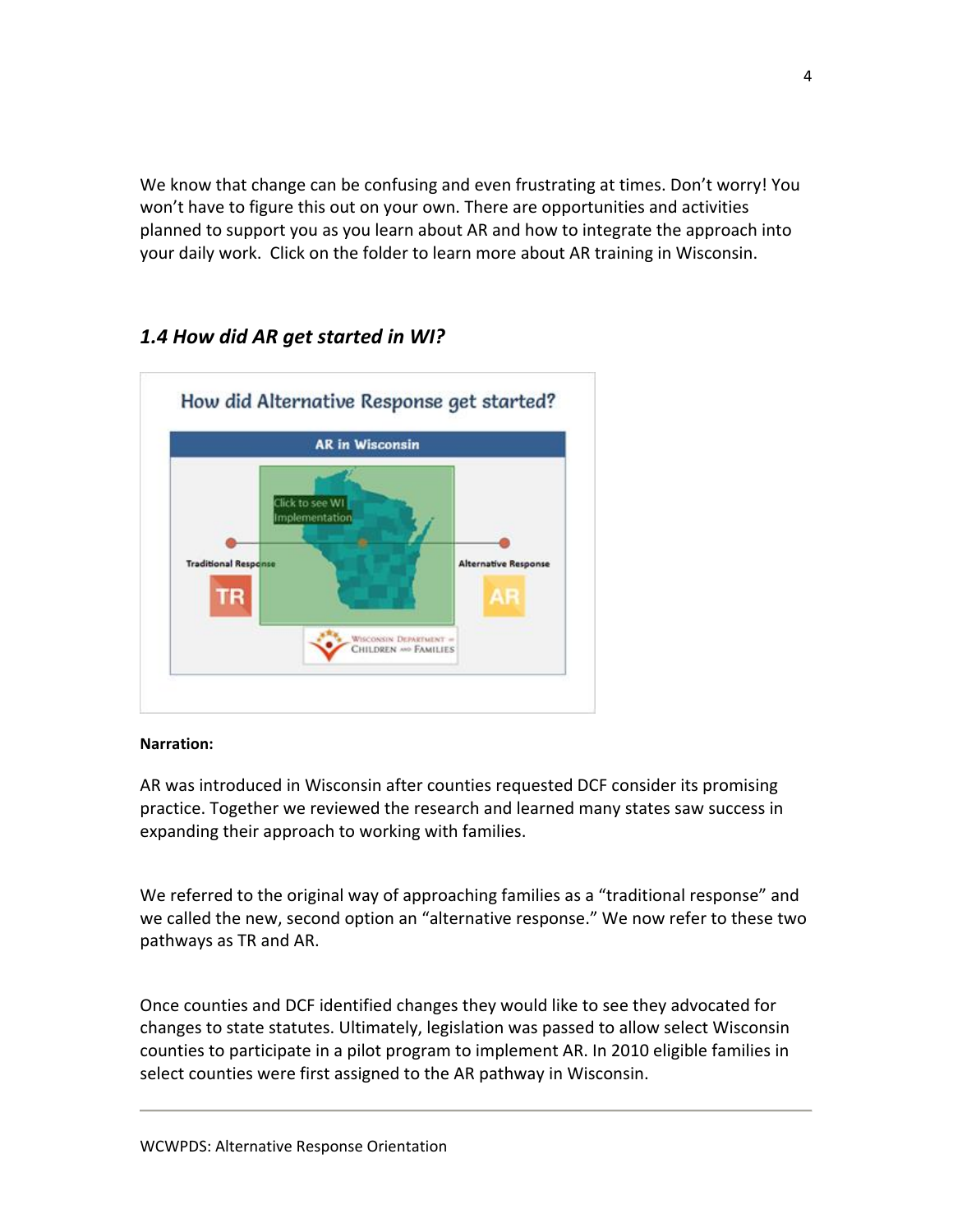Since then we have gradually and methodically expanded AR to additional counties. Each time we implement we learn new information about how to improve the next phase of implementation so families and agencies experience the intended benefits of a "two‐track" system.

Click on the map to see what the current implementation in Wisconsin looks like. When you're ready, advance to the next slide to continue.



## *1.5 AR Policy*

### **Narration:**

The changes that relate to the AR policy focus on initial face to face contact, interviewing children, and maltreatment/maltreater determination.

Click on the folder to see the specifics in the AR addendum policy. When you're ready, advance to the next slide.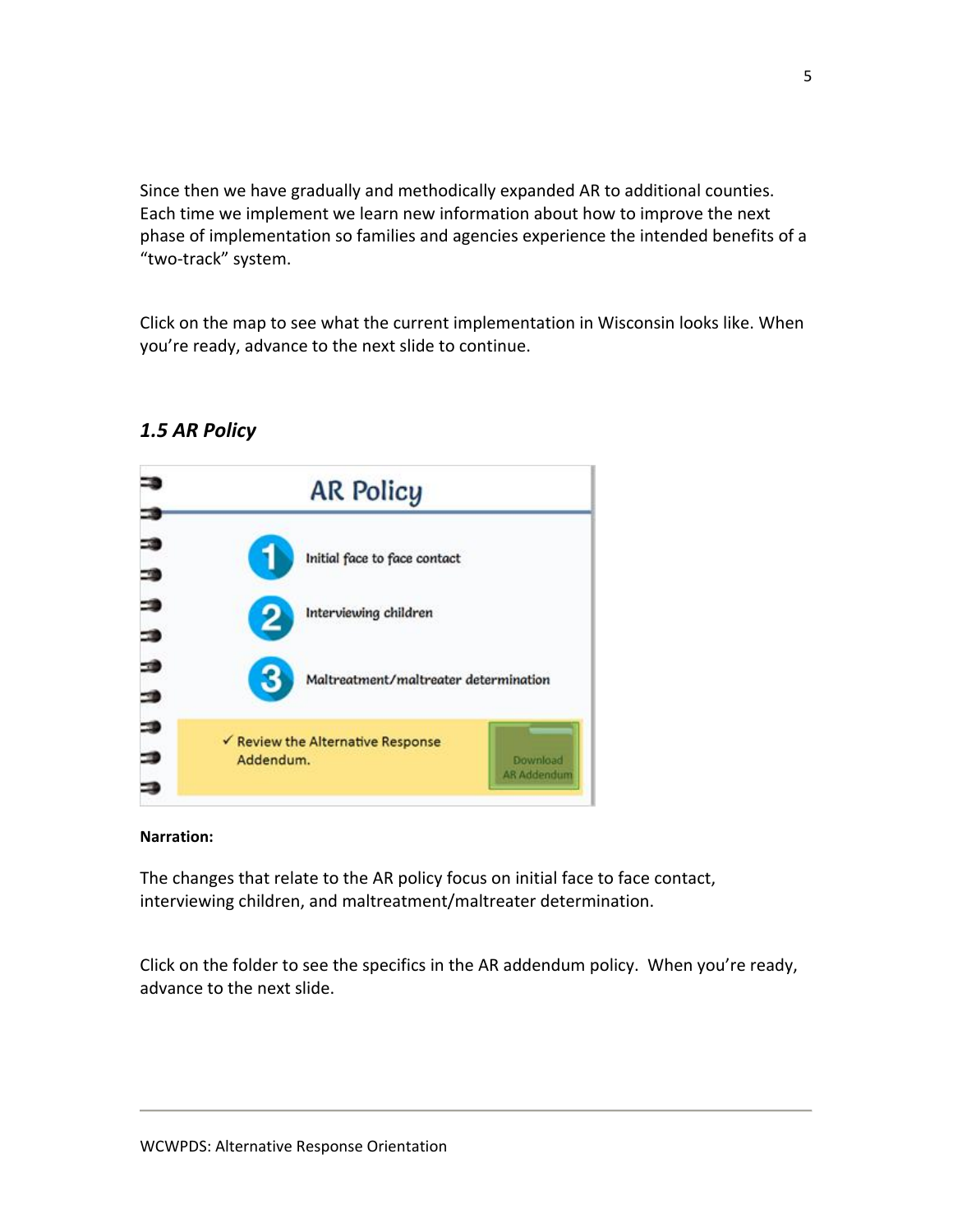### *1.6 AR is First a CPS Case*



#### **Narration:**

An Alternative Response case is first a CPS case. This means a report must first be screened in as a CPS Report in need of an initial assessment. Once the screening decision and response time have been decided, the case is assigned to one of two pathways. The screening decision and response time help to clarify whether the case is eligible for assignment to the AR or TR pathway. Pathway refers to what track the case is on. Knowing the track helps the initial assessment worker know how to approach the family.

For example, let's take case worker, Jill. She receives a case assigned to the AR pathway. Jill calls the family ahead of time to schedule the initial face‐to‐face contact and interviews the children with their parents. Because this case is on the AR pathway, Jill focuses on determining whether or not the family needs services to address the presenting problem.

This is different than what she would do if the case was classified as a TR case. With certain families, when we eliminate barriers to engagement, like unannounced contact, we are better able to gather information to support safety decisions.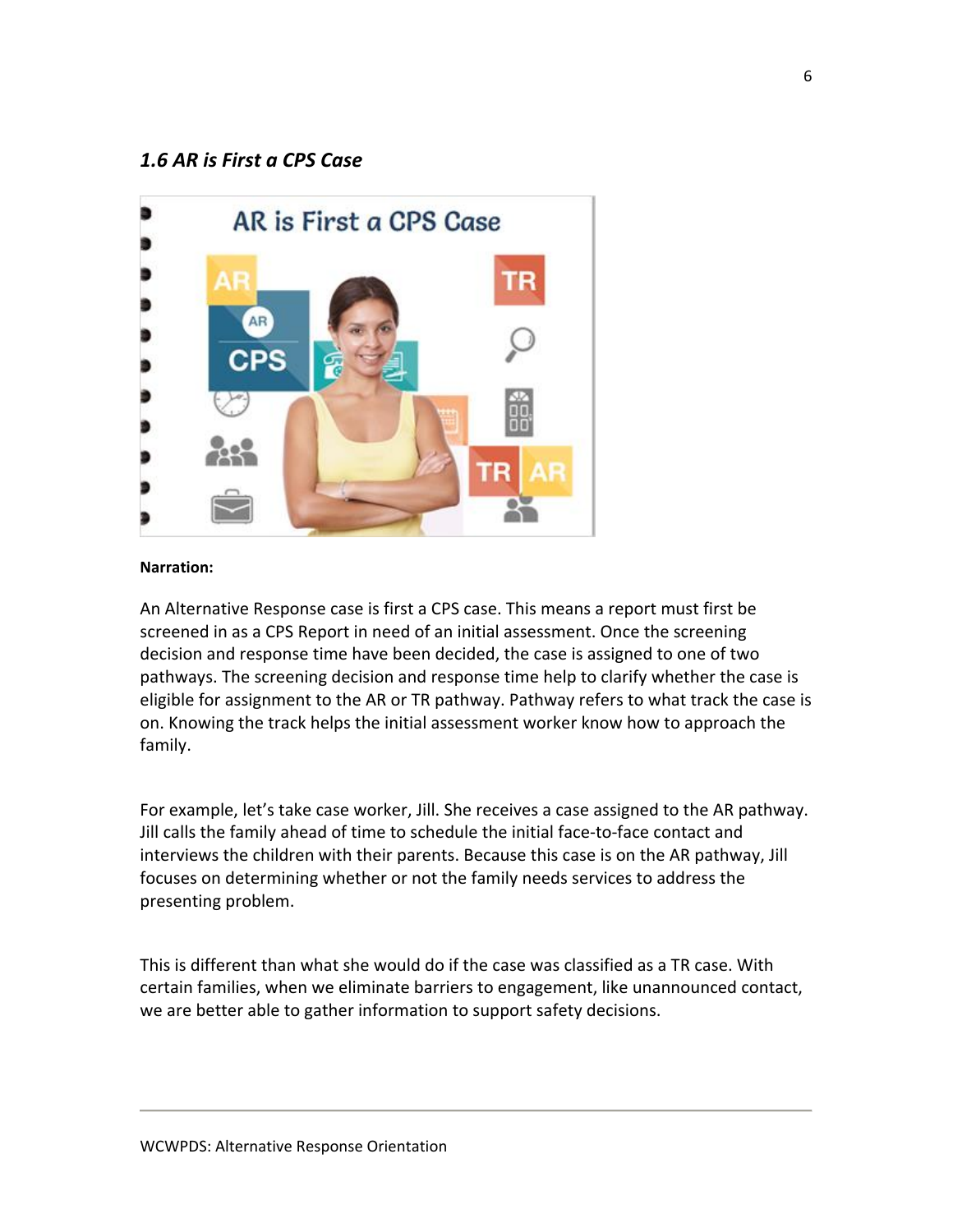If this case was assigned to the TR pathway, the focus of the approach would be to preserve any evidence of maltreatment and to determine who caused harm to the child. With this focus and approach it is unlikely Jill would call the parents ahead of time to schedule the initial face-to-face contact. It's also unlikely she would interview the children with the parents.

## *1.7 Pathway Assignment*



### **Narration:**

Cases screened in for an initial assessment do not need to be approached in the same way. That's why you have two pathway assignment options when you determine whether agency intervention is needed.

On some cases a court order is needed to make sure the child's family gets services. In other cases the family needs services and court intervention isn't necessary since the parents recognize the need to make changes.

The difference in approaches is made possible by the pathway assignment. The pathway assignment is determined by the severity of the allegations in the initial CPS Report and the parent's willingness and ability to partner with the agency to address the presenting problem and assure the safety of their children.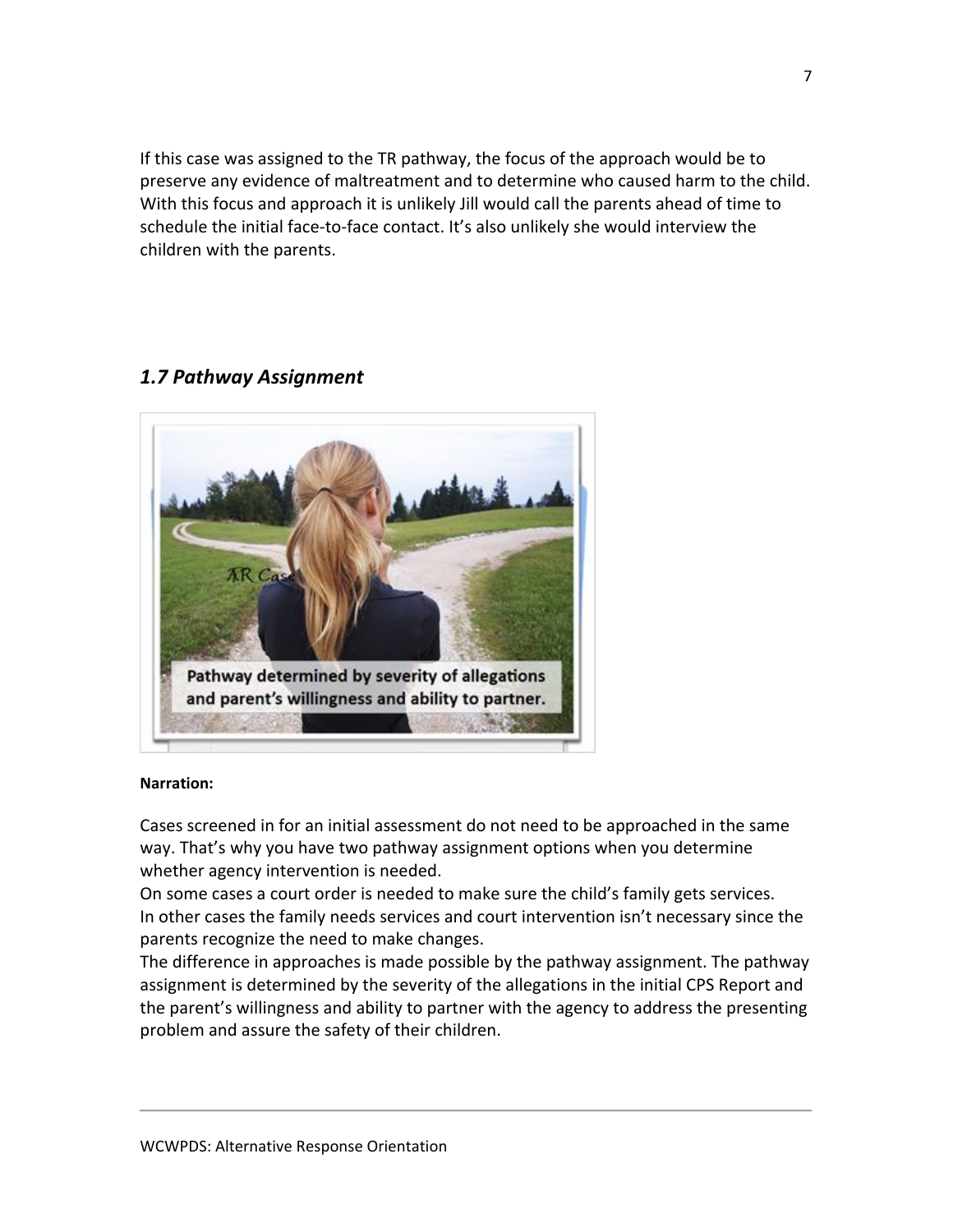# *1.8 A family you've worked with*



### **Narration:**

Many families can benefit when we expand our pathway options to include Alternative Response.

Perhaps there's a family you've worked with that requires an assessment and possibly needs services; services that can be provided without making a maltreatment and maltreater determination.

Have you worked with a family where AR would be a good fit?

Yes Response: Great. Remember this family as you continue through this online training and consider how the AR approach could have been used.

No Response: Okay. As you come to understand the purpose and benefit of AR you will likely think of a family where this approach would be appropriate.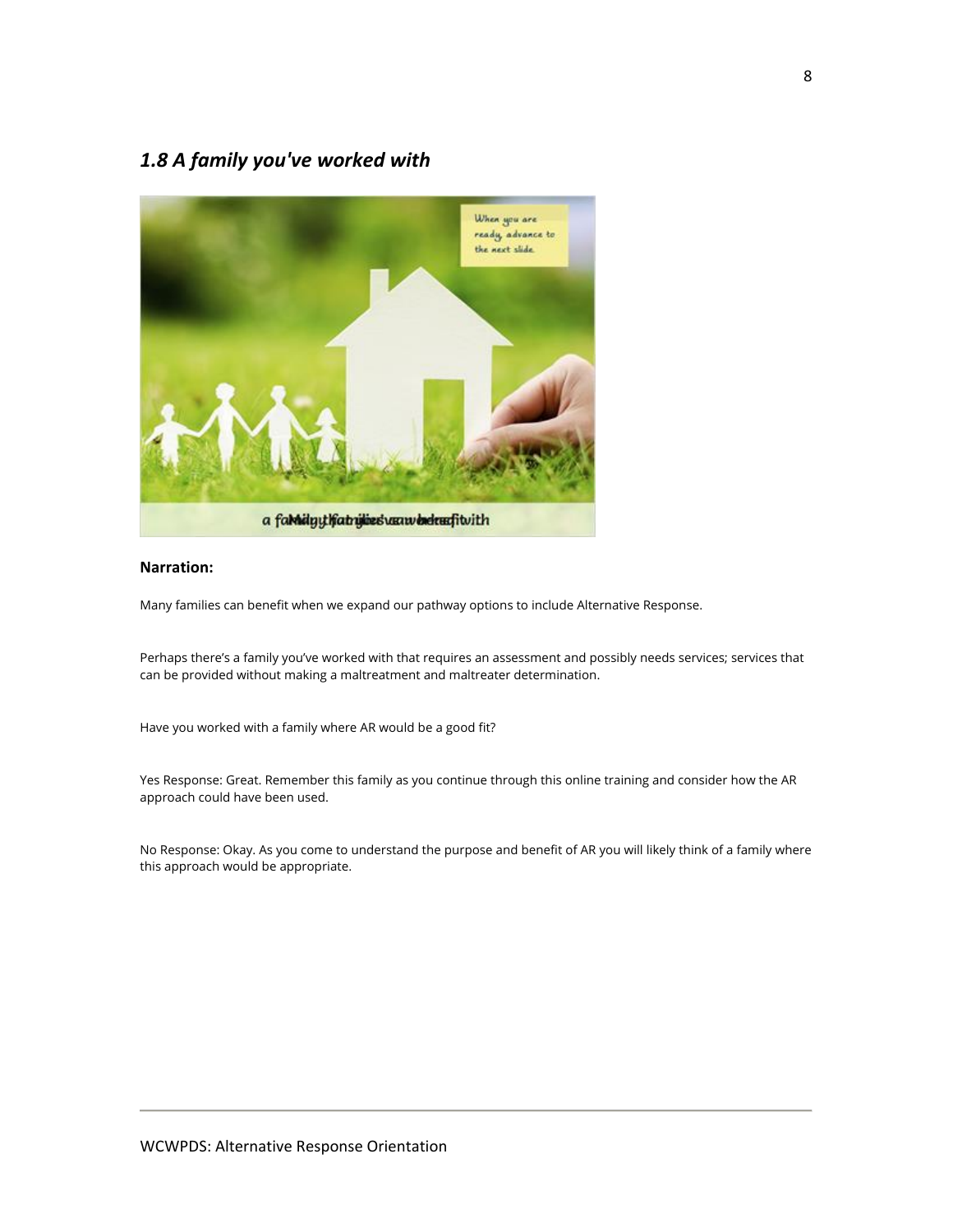# *1.9 Case Flow Process*



### **Narration:**

Here is a look at the case flow process with the expanded pathway option. Click on the starred words to learn more. Then advance to the next slide when you're ready to continue.

Screening Response: AR doesn't change how this decision is made.

Pathway Assignment Response: Which pathway to assign is based on a set of criteria that considers severity of maltreatment, child safety, and the potential need for legal intervention.

Case Finding Response: Both responses require a decision to determine whether a child's safe or not. A traditional response includes making a maltreatment and maltreater determination whereas an Alternative Response results in a service determination. Both TR and AR cases can be transferred to ongoing services under a CHIPS petition. It's more likely, however, that an AR case will be opened under a voluntary agreement. This is because the family's more engaged and likely to partner with the agency to address issues related to safety.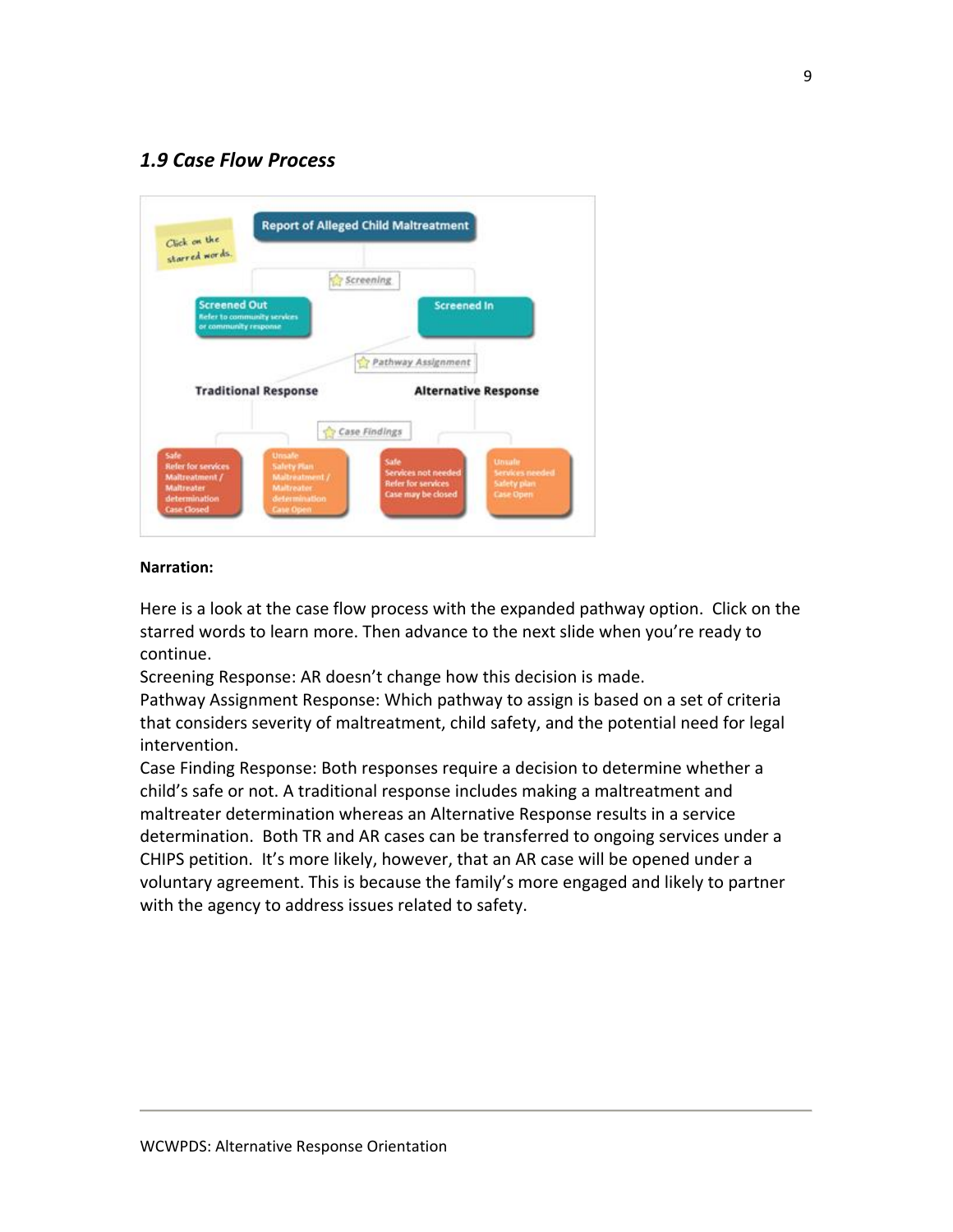# *1.10 Flow Chart*



### **Narration:**

As you can see from the case flow diagram the screening process does not change. Now let's look at pathway assignment. This is the decision whether a screened in CPS report can be addressed through alternative response, or traditional response if warranted.

Cases assigned to the AR pathway are those cases that include allegations that are less severe than those in the Traditional CPS Response. This is no less a CPS case. This is a case that doesn't benefit from law enforcement involvement or a maltreatment/maltreater determination.

Click on the folder to see specific criteria. Then advance to the next slide to continue.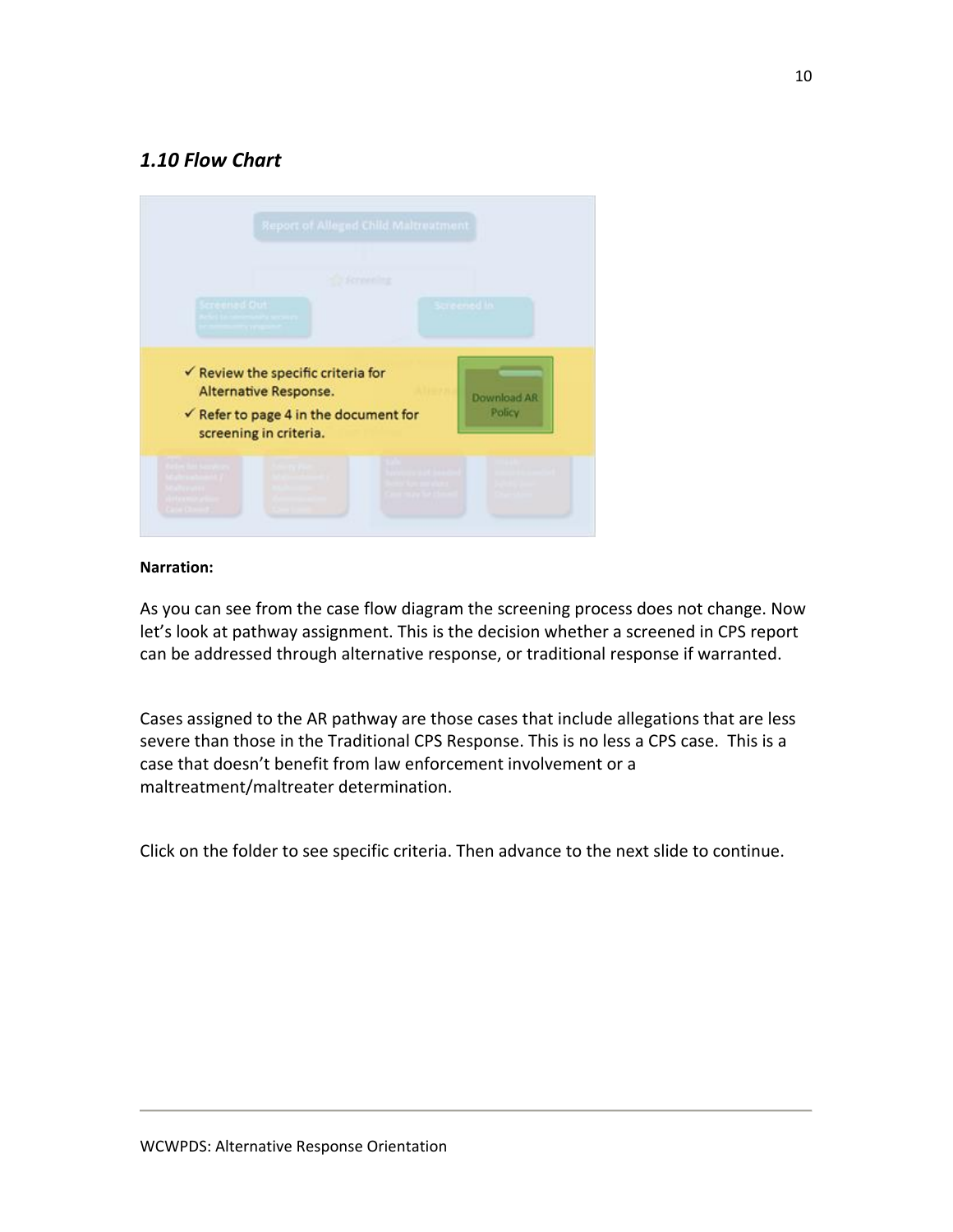## *1.11 Pathway Assignment Conversation*



### **Narration:**

Now that you've seen the criteria, let's listen to a conversation between Jill and her supervisor on pathway assignment.

**Worker:** Hey Sarah I have a question for you. I have a case that's assigned as an AR case and the access report has allegations of maltreatment. It doesn't make any sense to me. I thought AR was about helping people not about investigating allegations.

**Supervisor:** Well you're right Jill, but let's talk a bit more about it. Do you remember when the pathway assignment is made?

**Worker:** Yeah it's after we decide whether it's a CPS case or not.

**Supervisor:** You're right . That's going to mean that the CPS report is still going to have the allegations made by the reporter in it.

**Worker:** So what am I supposed to do about the allegations?

**Supervisor:** Well, with an AR case, we use allegations to explain to the family why they came to our attention. It's really just a starting point to understand what their struggles might be. With AR cases, we're focusing on engaging with a family to assess how the allegations, are impacting them. And we're still assessing safety the same way we always have. Really, the difference is, we're not spending to figure out if something happened and who did it.

**Worker:** Oh ok. So instead of focusing on determinations, I can spend my time with the family identifying supports or services they need.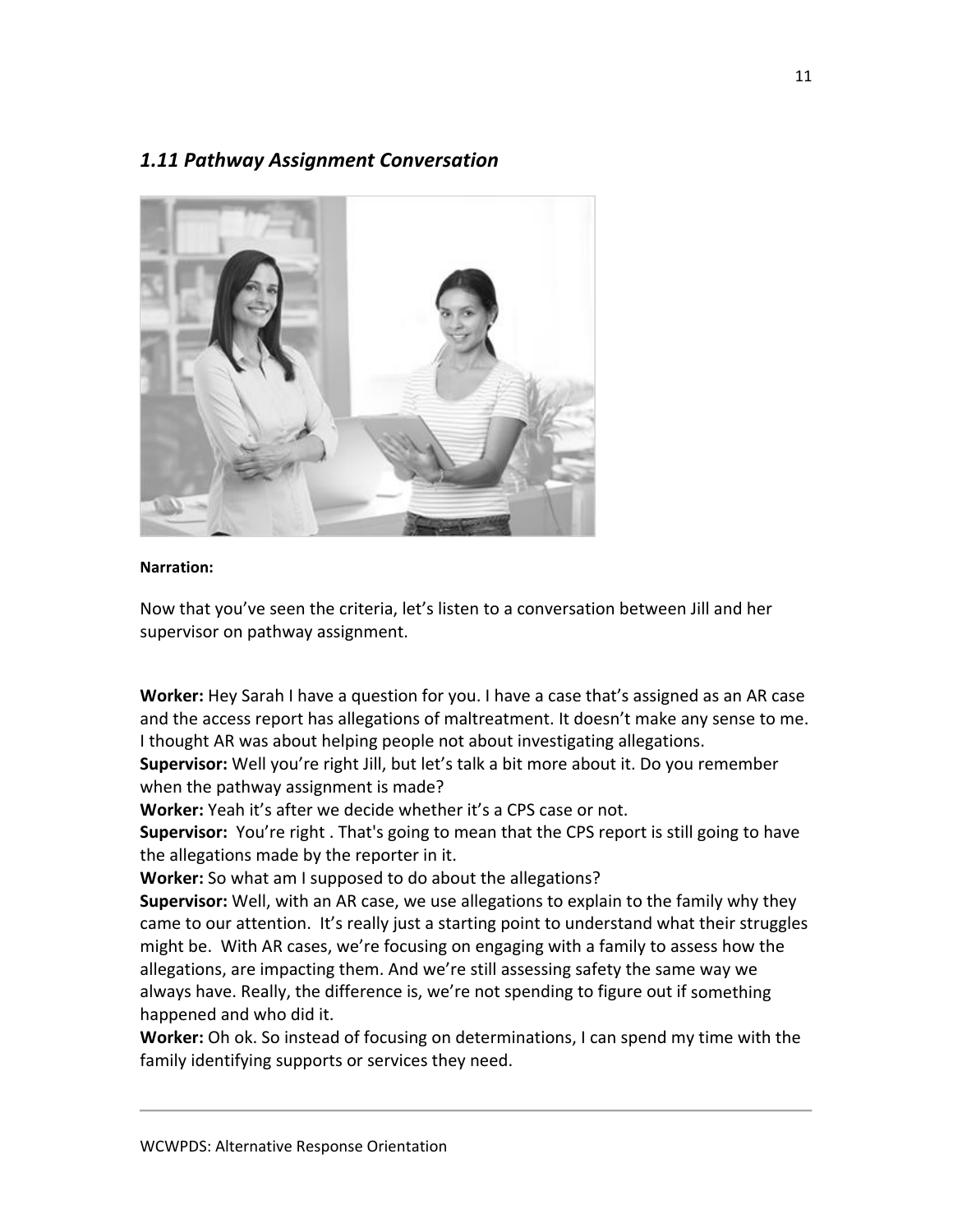Supervi**sor: Exactly**. Really, you've always done this. Now, you can shift your focus sooner to figure out if services are needed, and then help families identify and remove any barriers so t**hey're able to provide safe care for their child.**

# AR: Still a CPS case Less severe case  $\checkmark$  Law enforcement not indicated V No present danger identified Possible or likely impending danger identified Concerns for child's general welfare

# *1.12 AR Assignment Notes*

### **Narration:**

Knowing this was new and different for her, Jill put together a post‐it note to remind herself when an AR assignment would be appropriate. Now that she feels more clear about AR pathway assignment, she needs to consider what types of cases are appropriate for TR. Read Jill's post‐it note and then advance to the next slide.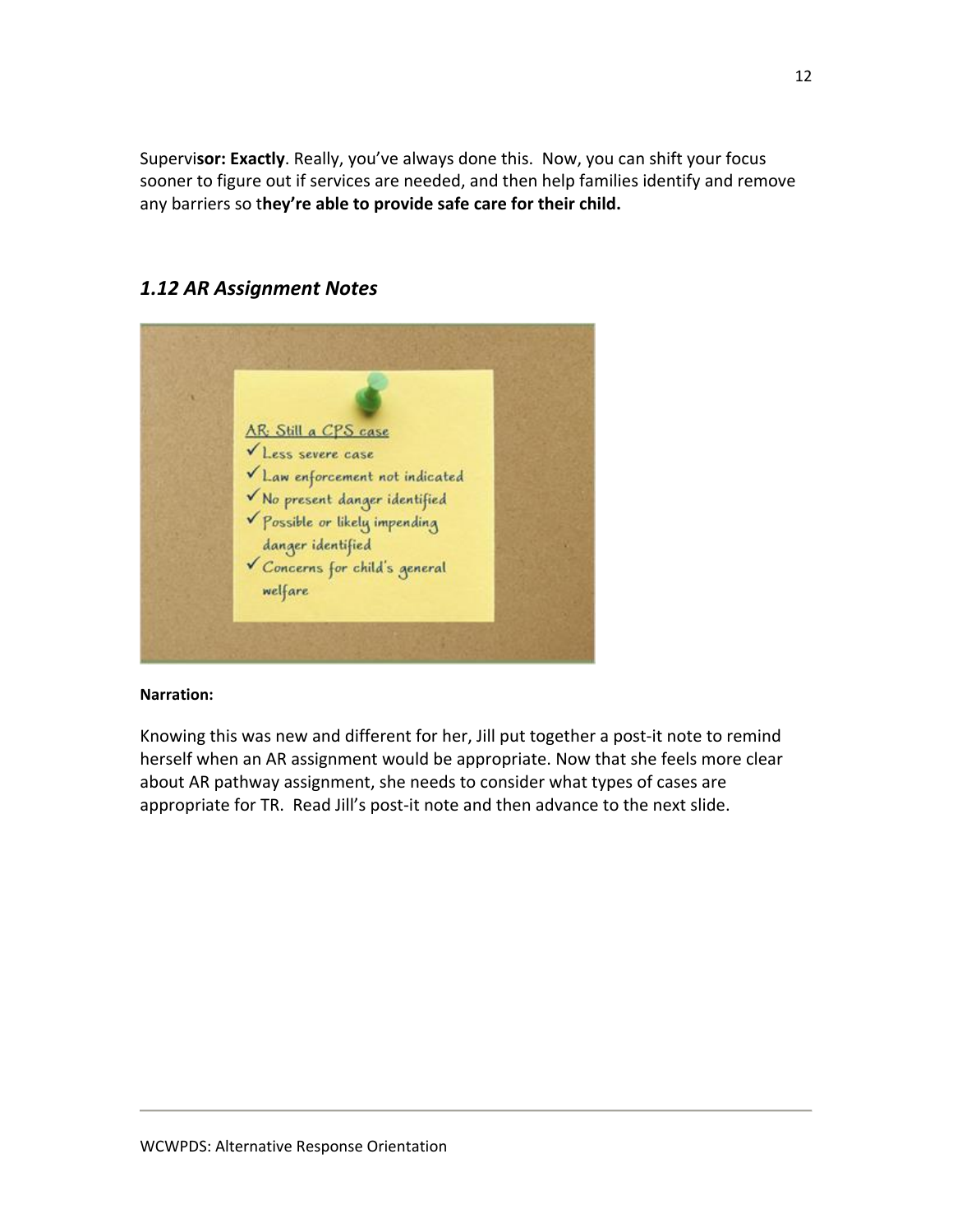# *1.13 TR Policy*



### **Narration:**

Let's review the policy for assignment to Traditional Response.

It may be appropriate to consider assignment to a TR pathway when the assessment will likely require collaboration with law enforcement and result in juvenile or criminal court action. This is because substantial abuse or neglect has or is likely to occur.

Click on the folder to see specific criteria. When you are ready, advance to the next slide to continue.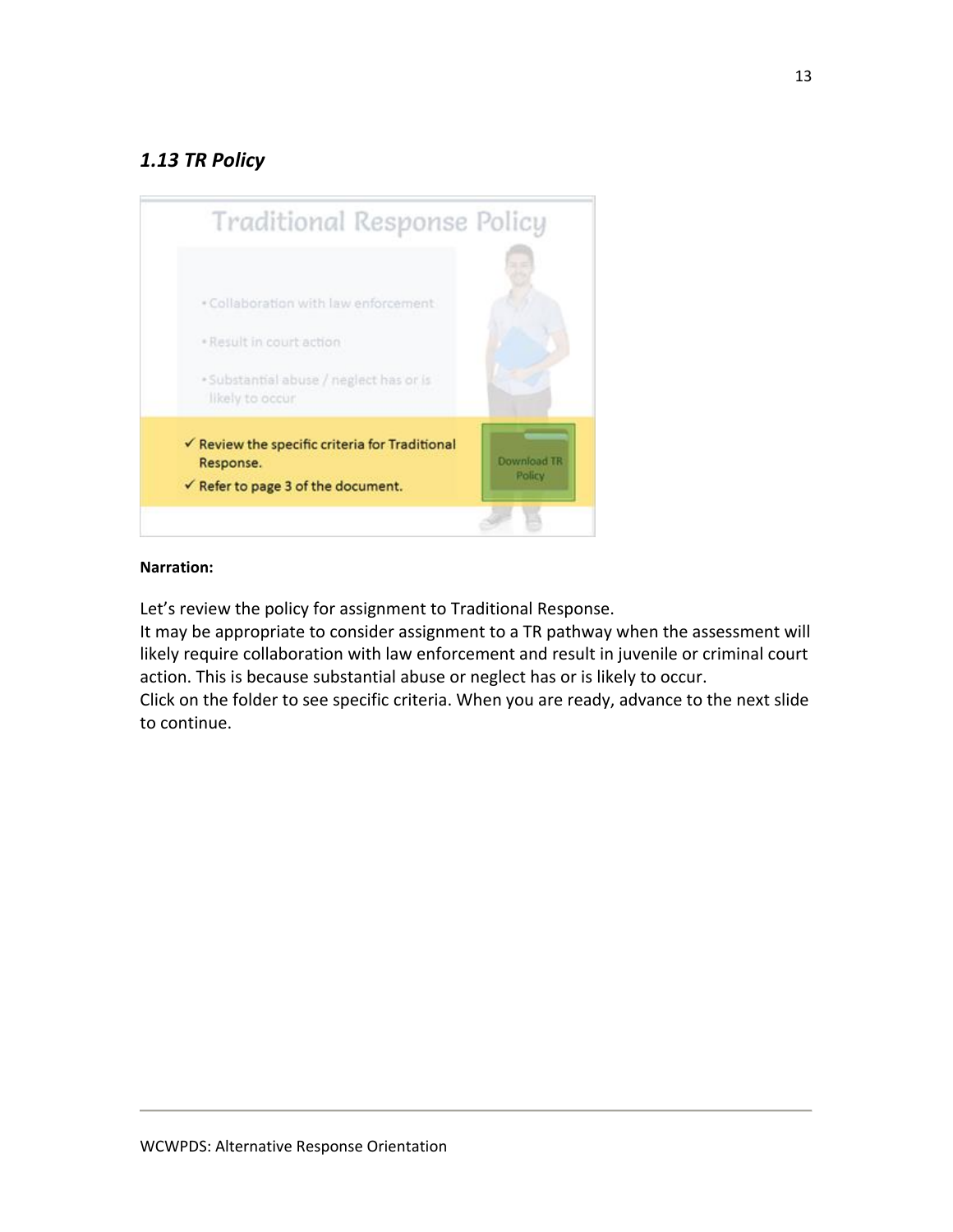## *1.14 TR Assignment Notes*



### **Narration:**

After reading the TR policy and solidifying her learning, Jill wrote another post‐it note to remind herself when TR assignment is appropriate. When you are ready, advance to the next slide to continue.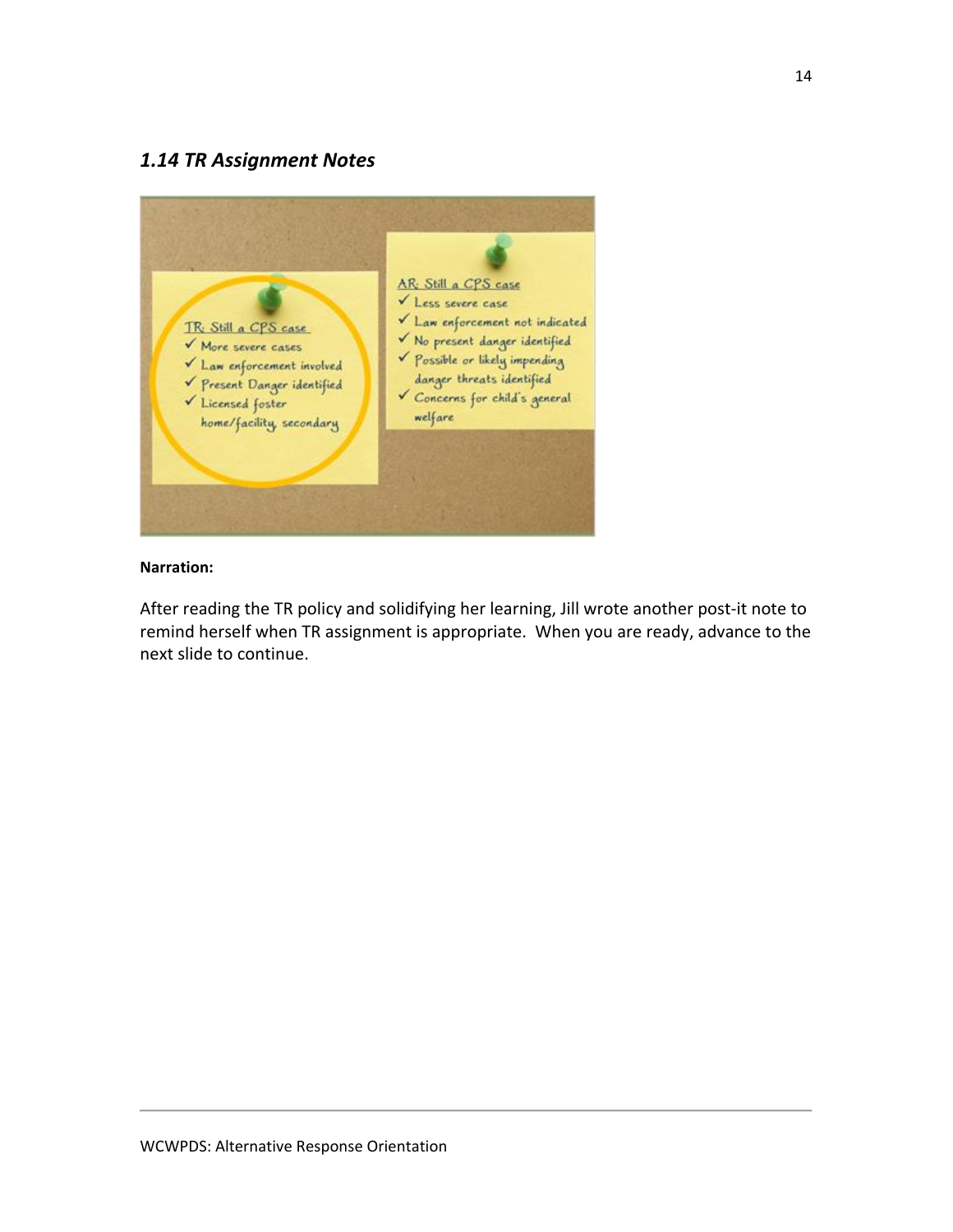# *1.15 Difference Question*



### **Narration:**

Do you think the difference between Alternative Response and Traditional Response is felt more by CPS workers or by families?

Worker Response: Actually for the CPS worker AR and TR are similar in many ways. As we'll see the changes in AR have the biggest impact on how families experience the process.

Family Response: Correct, for the CPS worker AR and TR are similar in many ways. Let's take a further look at how the changes in AR are felt by families.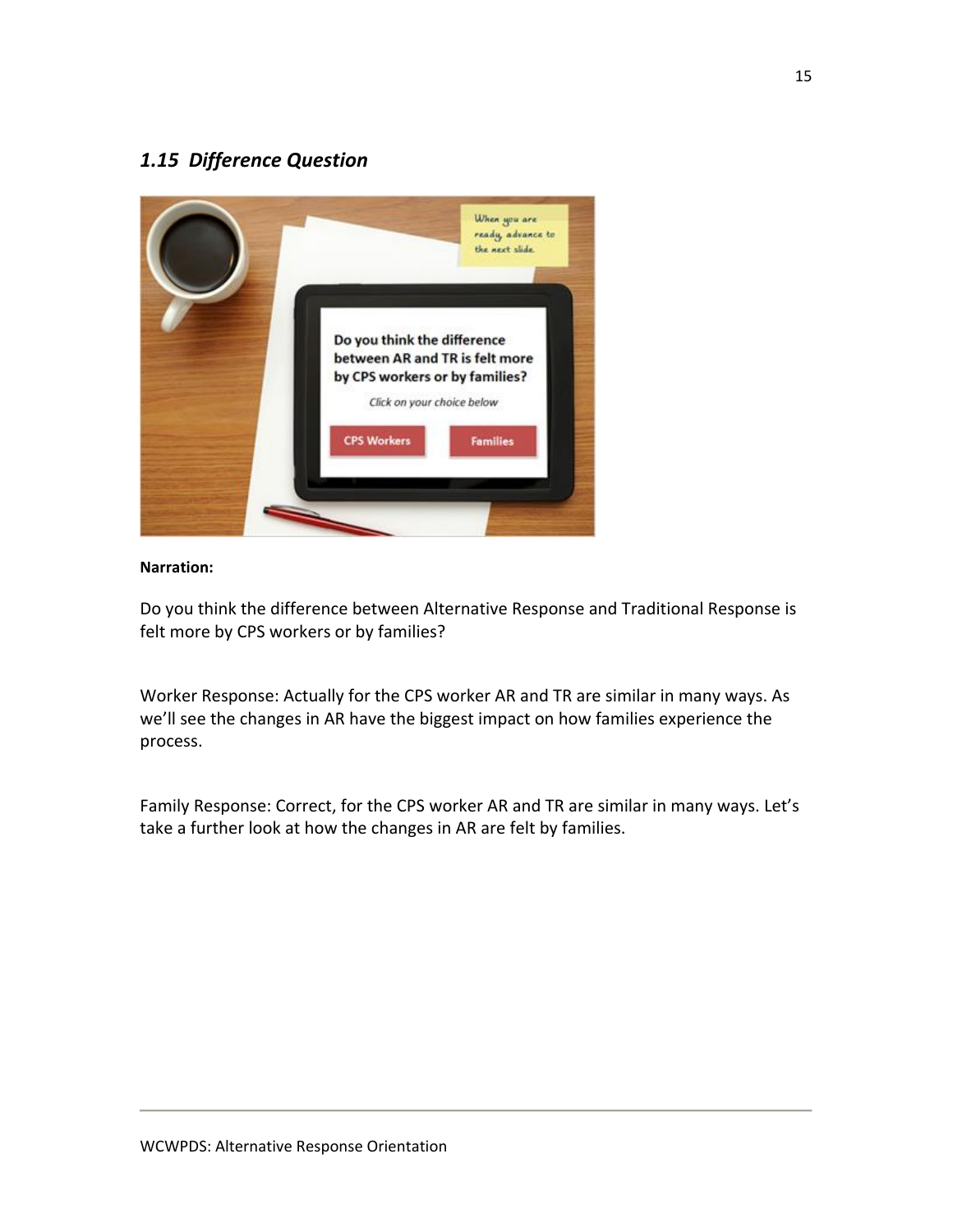# *1.16 Similar and Different*



### **Narration:**

It's important to note the actual nuts and bolts requirements aren't that different between AR and TR. The biggest differences come through our approach and intervention; and how families experience us.

When we don't have to make a maltreatment/maltreater determination, we have an opportunity to establish and strengthen partnership with families. Engaging families at the onset and collaborating with them on how the Initial Assessment process will go supports our focus and efforts on identifying services and assuring safe care for the child.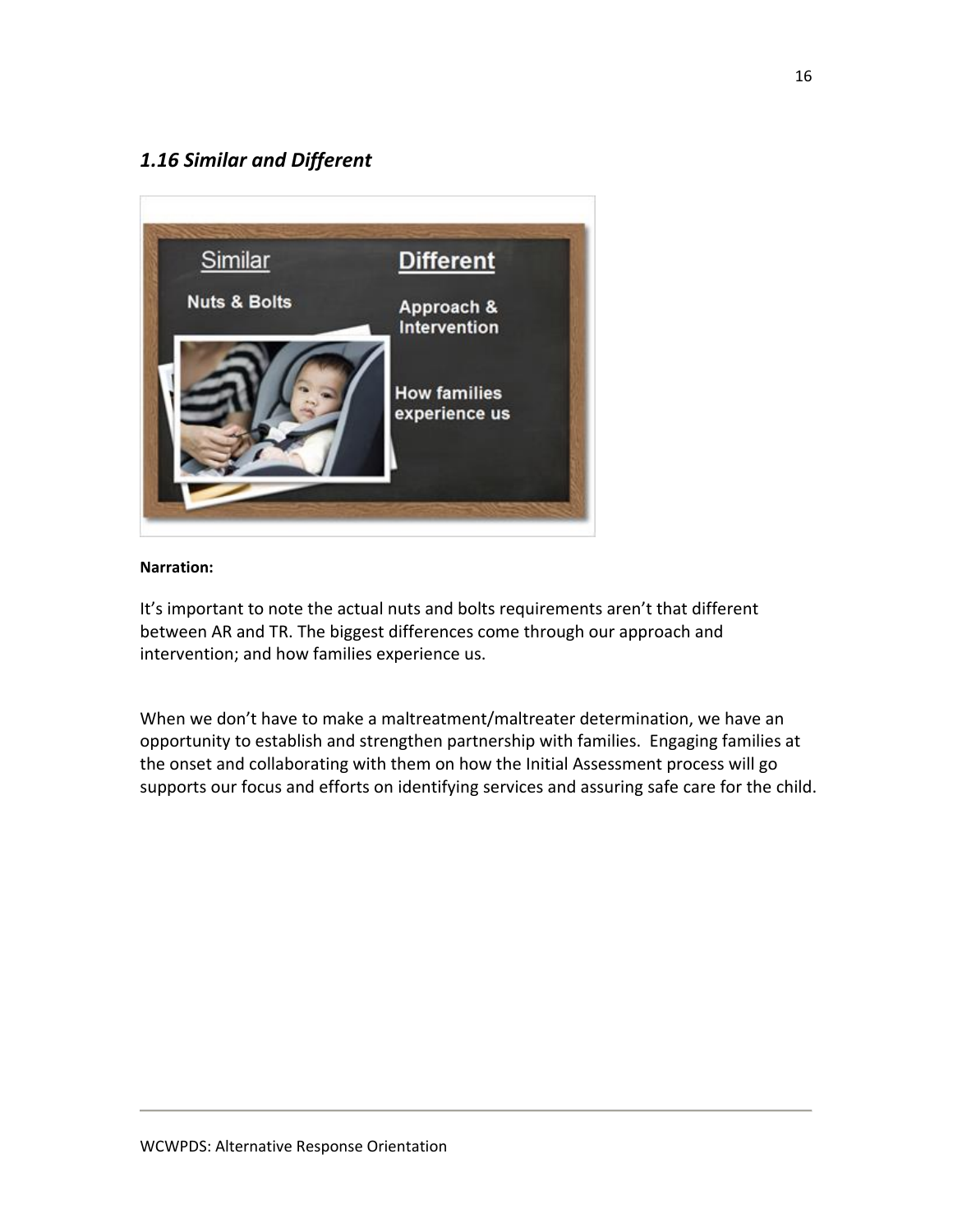# *1.17 AR and TR Table*



### **Narration:**

All CPS cases, regardless of pathway assignment, gather and analyze the same information‐information that supports an understanding and assessment of child safety.

Click on the worksheet to take a look at where AR and TR are the same and where practice differs.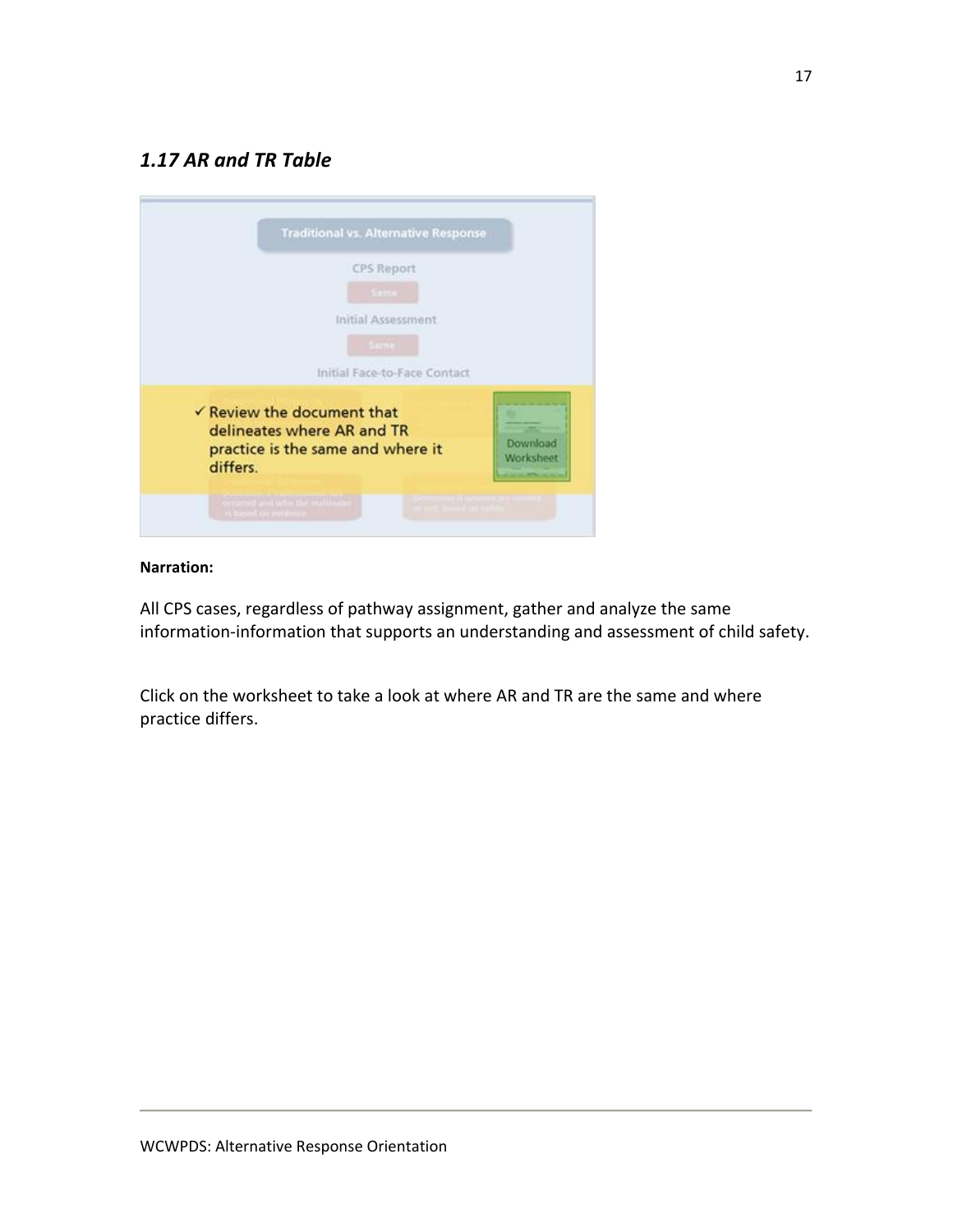## *1.18 Reassignment Discussion*



### **Narration:**

Jill's working on a case that has her confused. It was assigned as AR. After meeting with the family and gathering further information she believes the situation should be on the TR pathway instead. She meets with her supervisor to talk about it. Let's listen in on the meeting.

**Worker:** I don't know what to do with this new information. It's not adding up and I get the feeling there's more going on in the family than they're willing to tell me.

**Supervisor:** Thanks for sharing this with me Jill. I can understand why you're concerned. We need to remember pathway assignment is initially determined based on the information we have at the time. We can learn different information during the initial assessment that would indicate possible reassignment of pathway.

**Worker:** Do you think we should reassign this case to TR?

**Supervisor:** You're right to consult with me about your concerns as I can work with you on reassignment if that's the direction to go. This process requires supervisory approval so it'll be important for you to document what we decide in the case record. Let me ask you a few questions about what you've recently learned.

Click on worksheet to see a list of questions that can help guide a worker's and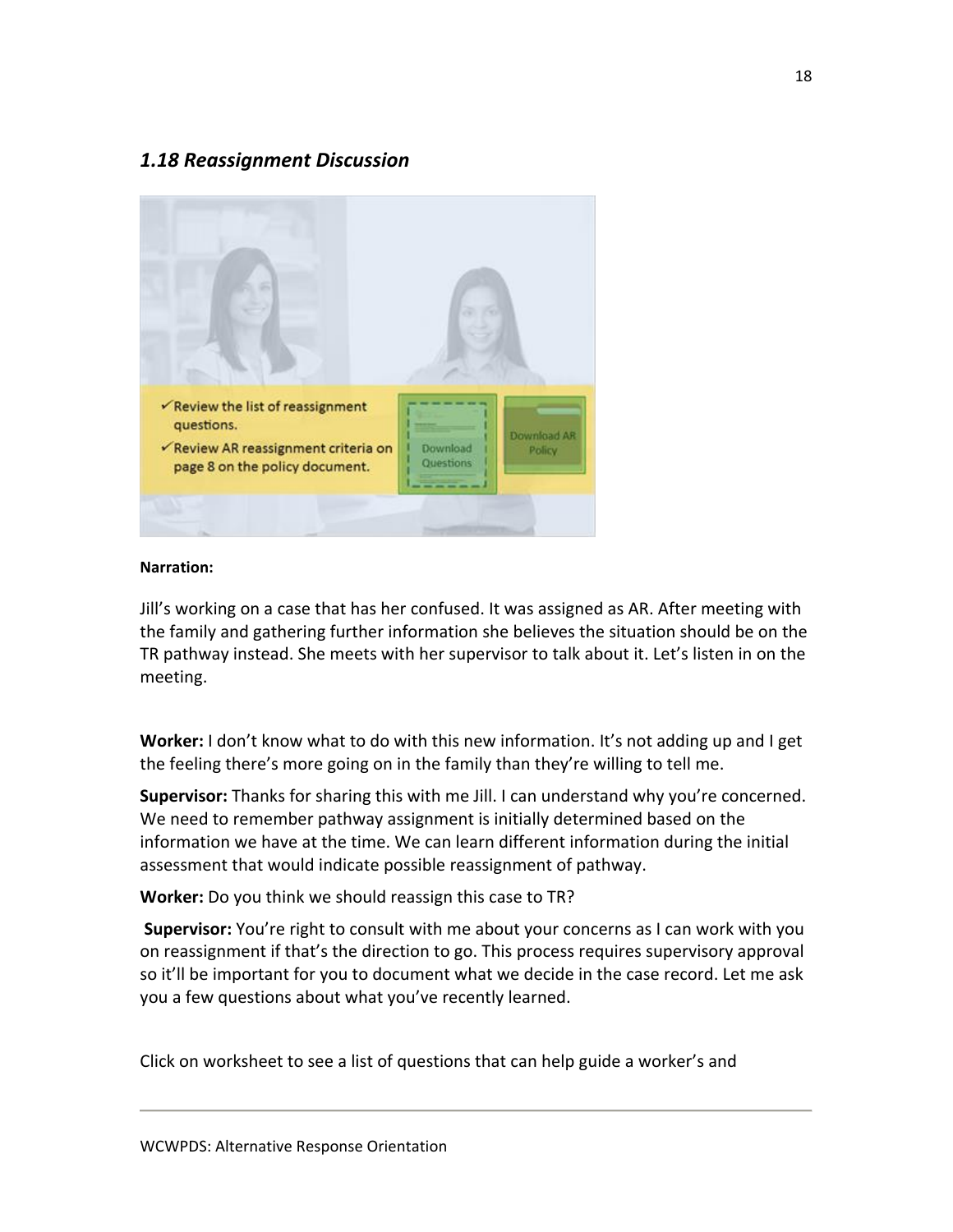supervisor's thinking when considering reassignment.

Click on binder to learn about reassignment.

## *1.19 Reassignment Notes*



### **Narration:**

Now that Jill knows about reassignment, she made herself a couple more reminders to post on her bulletin board. When you're ready, advance to the next slide.